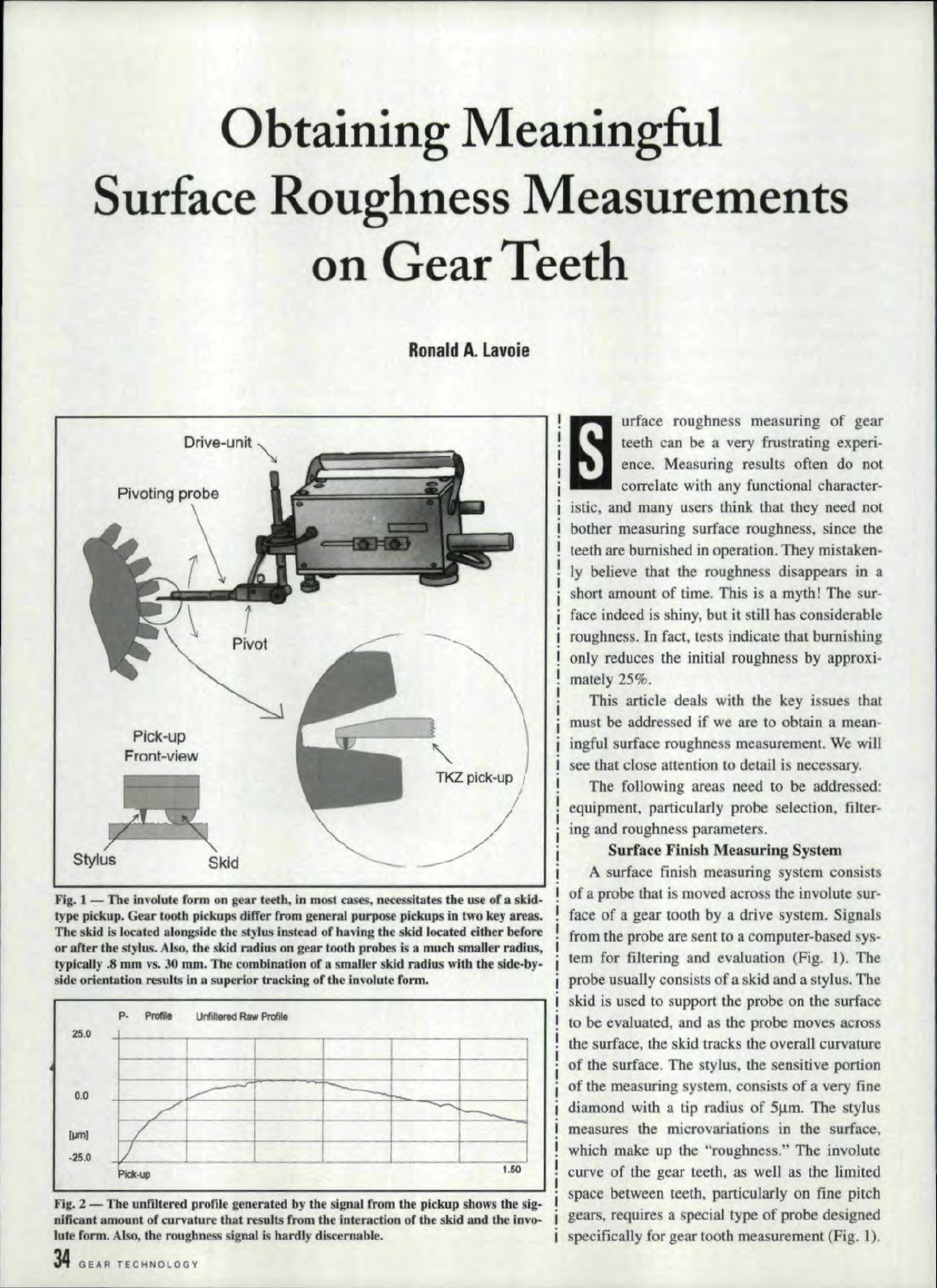The position of the skid relative to the stylus on a standard surface roughness probe will almost always produce unsatisfactory measurement results on a gear tooth. The special gear tooth probe is designed to fit into relatively small spaces. It also has a stylus skid orientation that designed to minimize the distortion that would result from the involute curve.

### **Filter Selection**

Selecting the correct type of filter and the correct filter setting is imperative. A great deal of ignorance exists in this area of surface roughness measurement. Misapplication of filtering often results in measurements that are worthless.

The raw, unfiltered profile that is the output of the probe must be filtered if we are to have meaningful roughness information. Fig. 2 shows the large curvature resulting in the raw, unfittered profile. This curvature is the result of the interaction between the skid and the involute profile. If we did not filter this curvature out of the profile, it would so dominate our parameter calculations that we would never measure the actual roughness of the surface. Fig. 3 shows the roughness of the surface after filtering. Note the absences of any curvature.

resulting in roughness readings twice the actual roughness of the surface. Therefore, it is highly  $\left| \right|_{0.01}$ recommended that only M1 filters be used when measuring gear teeth. There are two types of surface roughness filters in common use today. They are the RC, resistor capacitor filter and the M1 filter that is a digital phase, corrected, Gaussian filter. The RC filter is the original filter found in surface roughness equipment dating back to the 1960s. It is still available on modern surface roughness instruments to allow correlation with measurements on older instruments. The M1 filter was introduced when computers became commonplace within surface roughness instruments. The M1 filter is much more efficient than the RC filter and produces more accurate results. The RC filter is notorious for produce distortions, particularly when the raw, unfiltered profile has excessive curvature, as is almost always the case when measuring gear teeth. When measuring gear teeth, RC filters may produce distortions

Using the right filter setting, referred to as the cutoff, is critical. Unfortunately, most surface roughness measuring equipment defaults to a particular cutoff, based on stroke length (cutoff equals 1/6 of stroke length). The cutoff may not produce accurate results. Fig. 4 shows that the average roughness value,  $R_{n}$ , will change 'continuously with different cutoff ettings.



Fig. 3 - The roughness profile is the signal after filtering with a cutoff of .15 mm. Note that the amplification of this chart is 25 times greater than that of the unfiltered profile. Also, the profile is centered down the middle of the chart and shows no residual curvature, indicating that the cutoff was small enough to remove any residual curvature from the unfiltered profile.



Fig. 4 - It can be seen that the roughness on a gear tooth profile continues to increase as the cutoff increases. This graph is typical of surfaces where there is a high degree of curvature in the measured surface. Note the inflection point that incurs at approximately a .15 mm cutoff. The point where the inflection occurs is usually at the optimum cutoff value. The roughness continues to increase in value after the optimum cutoff value because the cutoff is too large, and residual curvature is becoming a part of the roughness calculation.



Fig. 5 - An approximate method for establishing the proper cutoff involves zooming on the unfiltered profile and determining the spacing between 2 1/2 major peaks of the surface profile. Repeating this process at different areas of the profile will result in an average cutoff value.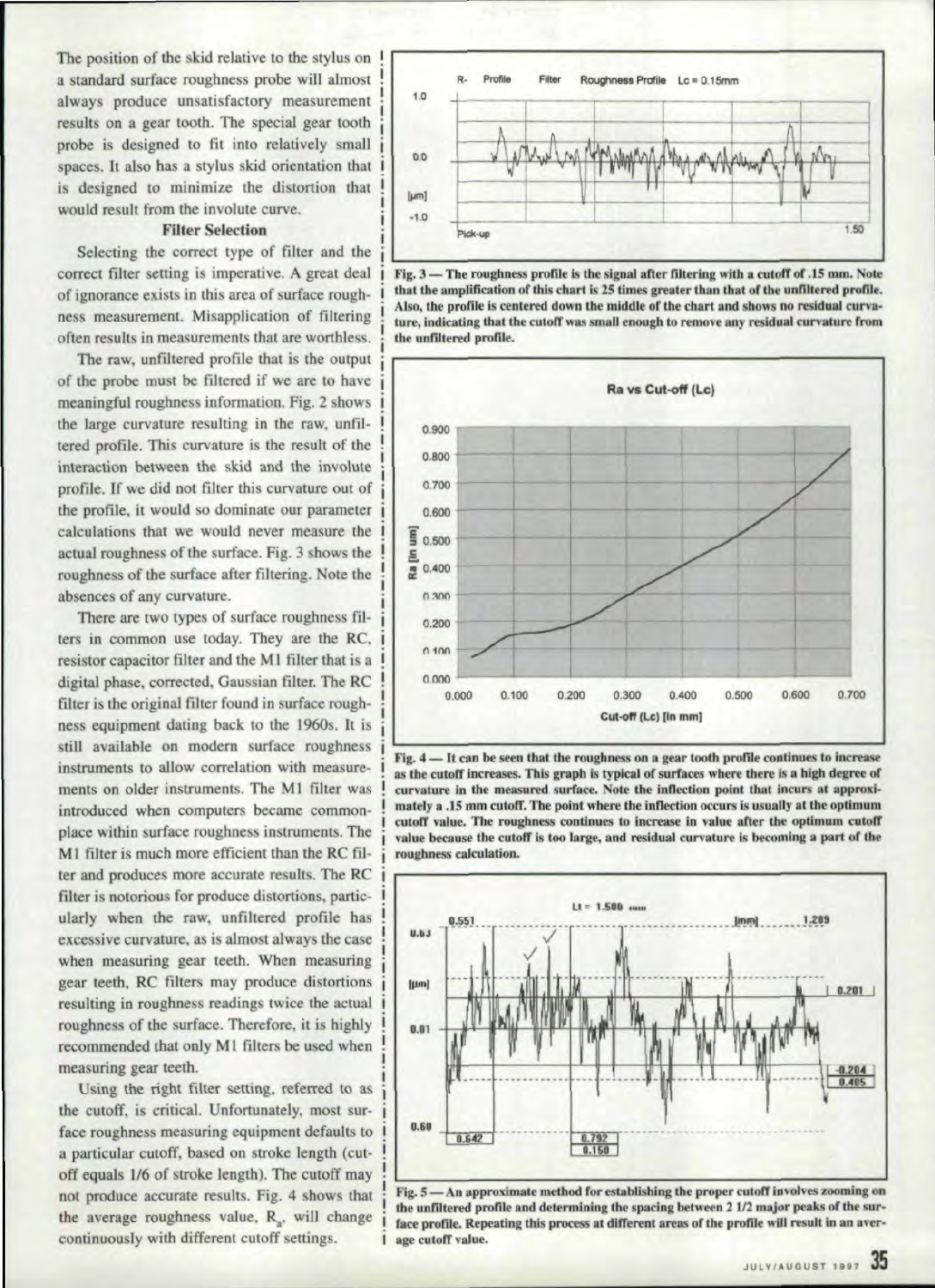

## **POPULAR ROUGHNESS**



Fig. 6 - Popular roughness parameters.